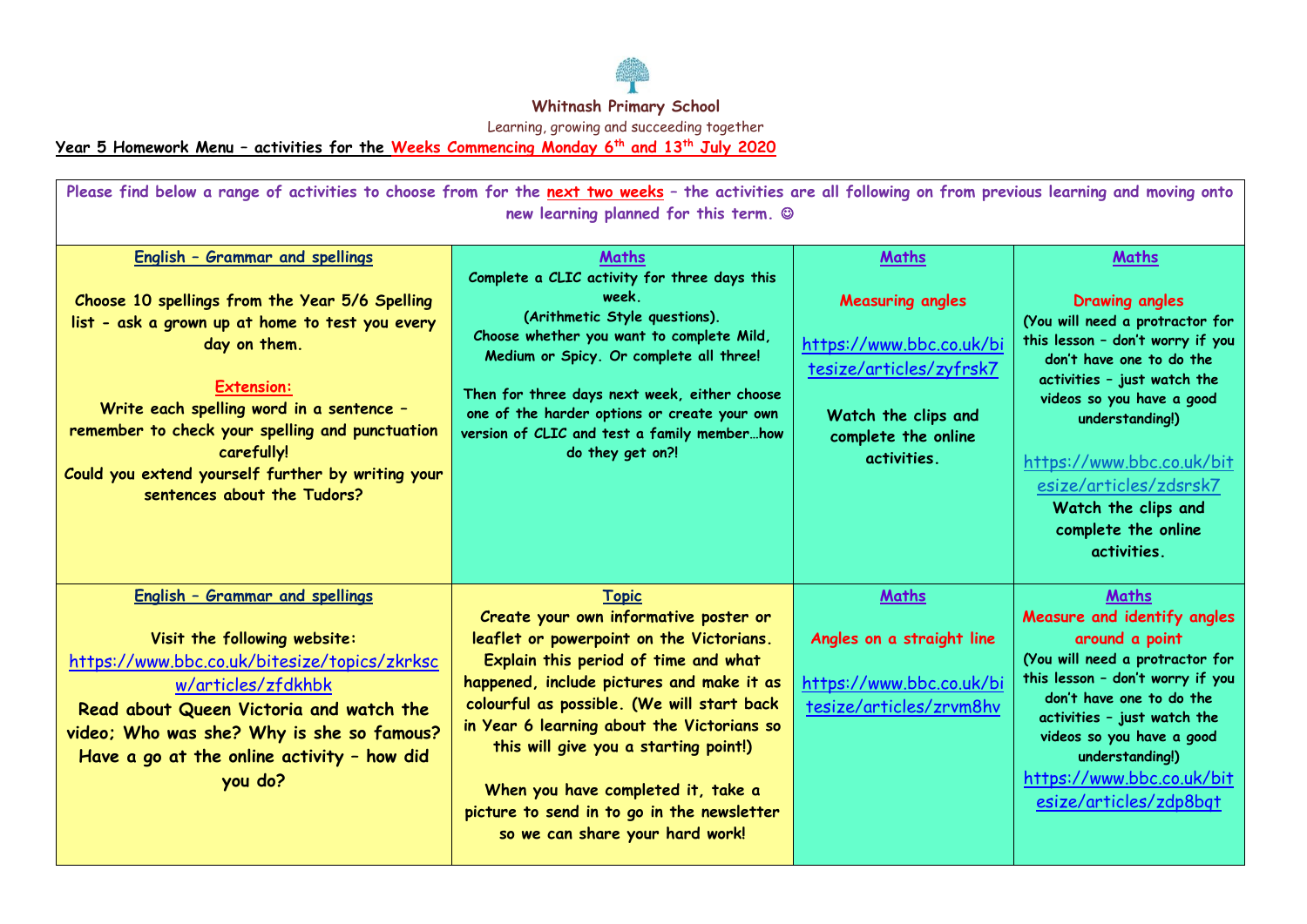| Reading                                                                                                                                                                                                                                                                                                                                                                                                                                                                                                                                                                                                                                                                                                                                                                                                                                                                                                                                                           | English - Accelerated Reader                                                                                                                                                                                                                                                  | Maths                                                                                            | Maths                                                                                                                       |
|-------------------------------------------------------------------------------------------------------------------------------------------------------------------------------------------------------------------------------------------------------------------------------------------------------------------------------------------------------------------------------------------------------------------------------------------------------------------------------------------------------------------------------------------------------------------------------------------------------------------------------------------------------------------------------------------------------------------------------------------------------------------------------------------------------------------------------------------------------------------------------------------------------------------------------------------------------------------|-------------------------------------------------------------------------------------------------------------------------------------------------------------------------------------------------------------------------------------------------------------------------------|--------------------------------------------------------------------------------------------------|-----------------------------------------------------------------------------------------------------------------------------|
| Read and complete the attached comprehension<br>on Schools in Victorian Britain.<br><b>Science</b><br>LO: We are learning to identify the different<br>phases of the moon.                                                                                                                                                                                                                                                                                                                                                                                                                                                                                                                                                                                                                                                                                                                                                                                        | Read a book and complete your<br><b>Accelerated Reader Quiz!</b><br>Our total last week was<br>Let's do as much reading as we can to<br>stay in the lead and achieve 8,000,000!!!<br><b>Science</b><br>LO: We are learning to understand the<br>history of space exploration. | Complete the attached<br>Recognise and identify<br>acute and obtuse angles<br>worksheet<br>Maths | Complete the attached<br>Angles in a right angle and<br>on a straight line<br>worksheet<br>Maths<br>Play some online Maths  |
| Use the link below to find out about the<br>different phases of the moon. Draw and label a<br>diagram to explain these.<br>https://www.ducksters.com/science/phases of<br><u>_the_moon.php</u>                                                                                                                                                                                                                                                                                                                                                                                                                                                                                                                                                                                                                                                                                                                                                                    | Create a timeline of Space History using<br>the link below to help.<br>https://www.spacekids.co.uk/spacehisto<br><u>ry/</u>                                                                                                                                                   | Complete the attached<br>Angles around a point<br>worksheet                                      | Games!<br>Links to support:<br>Purple Mash<br>A Maths website from the<br>school list to access a<br>variety of Maths games |
| Hi Year 5! I hope you are all ok and have had a great weekend! I just wanted to say a huge well done to you all for all of the fabulous home learning you have done<br>this year. You have all remained positive and determined throughout this time and continued to try hard so you should be extremely proud of yourselves - I am!<br>Keep up the hard work and remember to email pictures in to Mrs Ellison to show me and for it to go in the newsletter! Also, congratulations to you all for your<br>continued efforts with your Reading - you have all worked incredibly hard and achieved remarkable scores - we hit our 7,000,000 mark - let's see if we can stay in<br>the lead for the rest of the term as we are nearly theremaybe we could hit 8,000,000 too!!<br>I am so incredibly proud of you all and cannot wait to see you soon! Have a wonderful, relaxed, fun-filled and safe summer holidays and see you in Year 6!<br>From Miss Simmons @ |                                                                                                                                                                                                                                                                               |                                                                                                  |                                                                                                                             |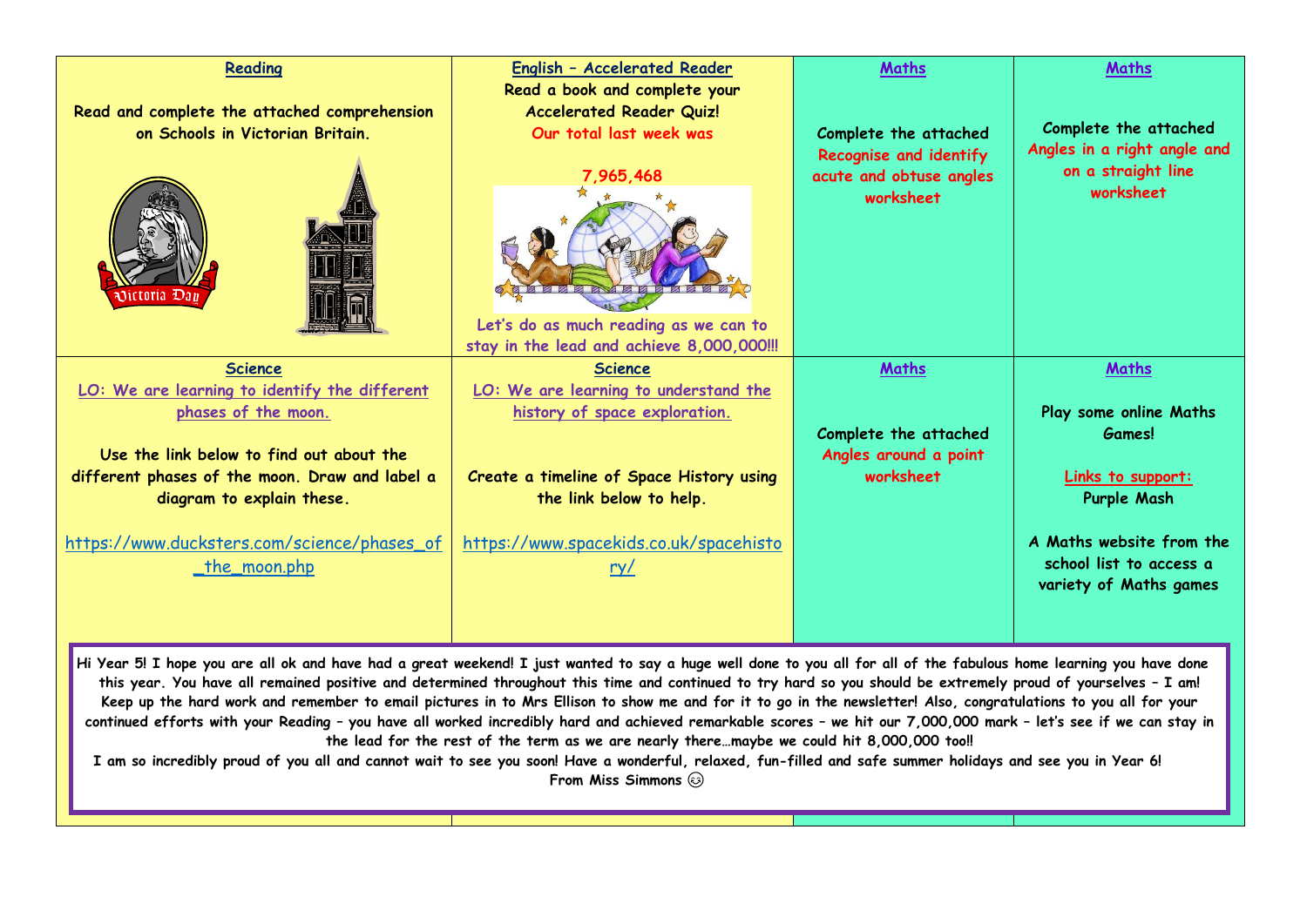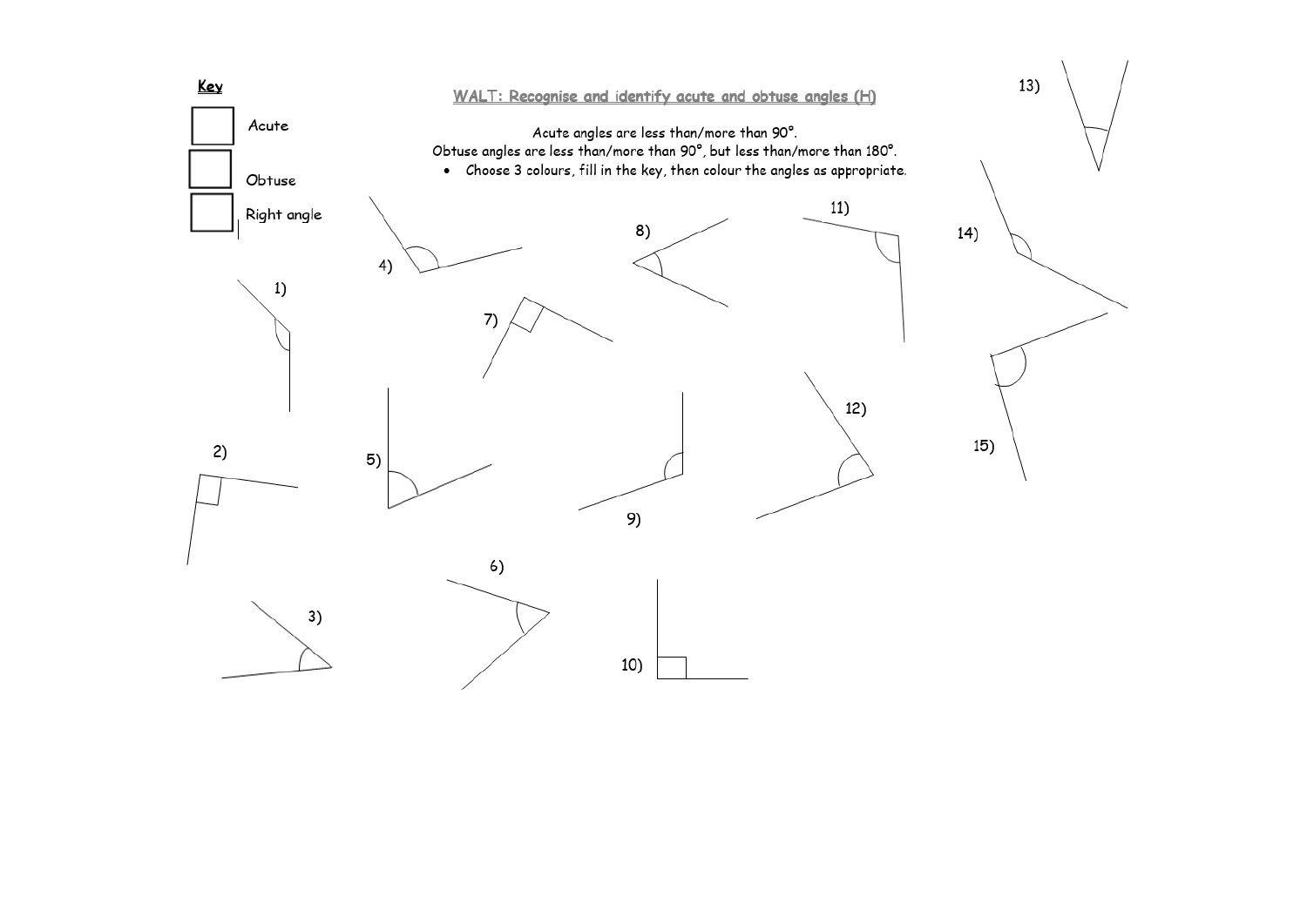### Angles in a right angle and on a straight line.

Work out the missing angles. Remember that a right angle is equal to 90°.

The angles are not drawn to scale, so do not try to measure them!

 $1)$  $2)$  $45^\circ$  $\overline{35}$ °  $3)$  $4)$  $67^\circ$ 28° 5)  $6)$  $29^\circ$  $41^{\circ}$  $15^\circ$ 7) 8)  $22$  $32^\circ$ 

Work out the missing angles. Remember that the angle in a straight line is equal to 180°. The angles are not drawn to scale, so do not try to measure them!

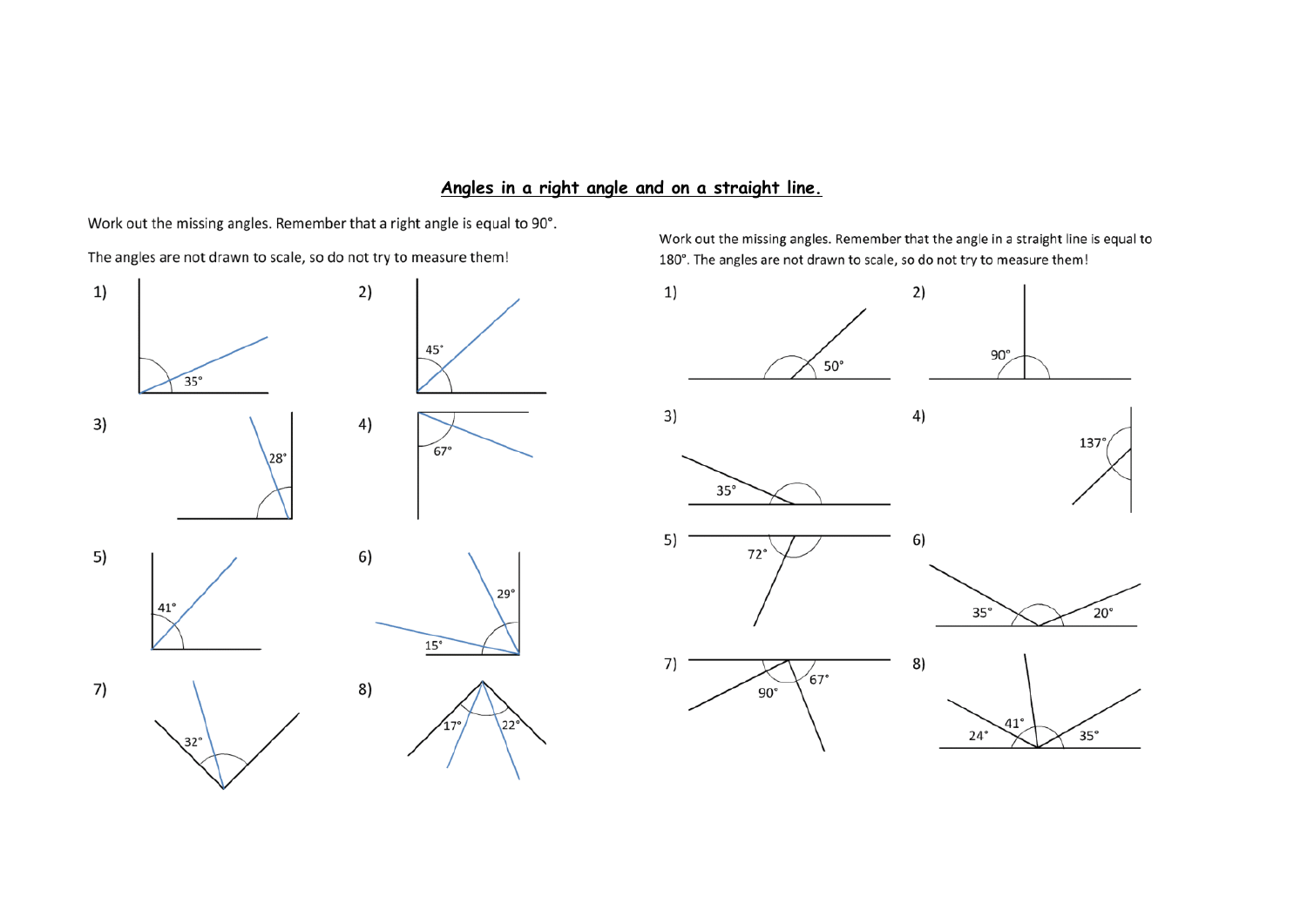#### Angles around a point.

Work out the missing angles.

Remember that the angles around a point add up to 360°. The angles are not drawn to scale, so do not try to measure them!





5)  $115^\circ$  $\prime$ <sub>170°</sub>



Work out the missing angles. Remember that the angles around a point add up to 360°. The angles are not drawn to scale, so do not try to measure them!



4)

6)







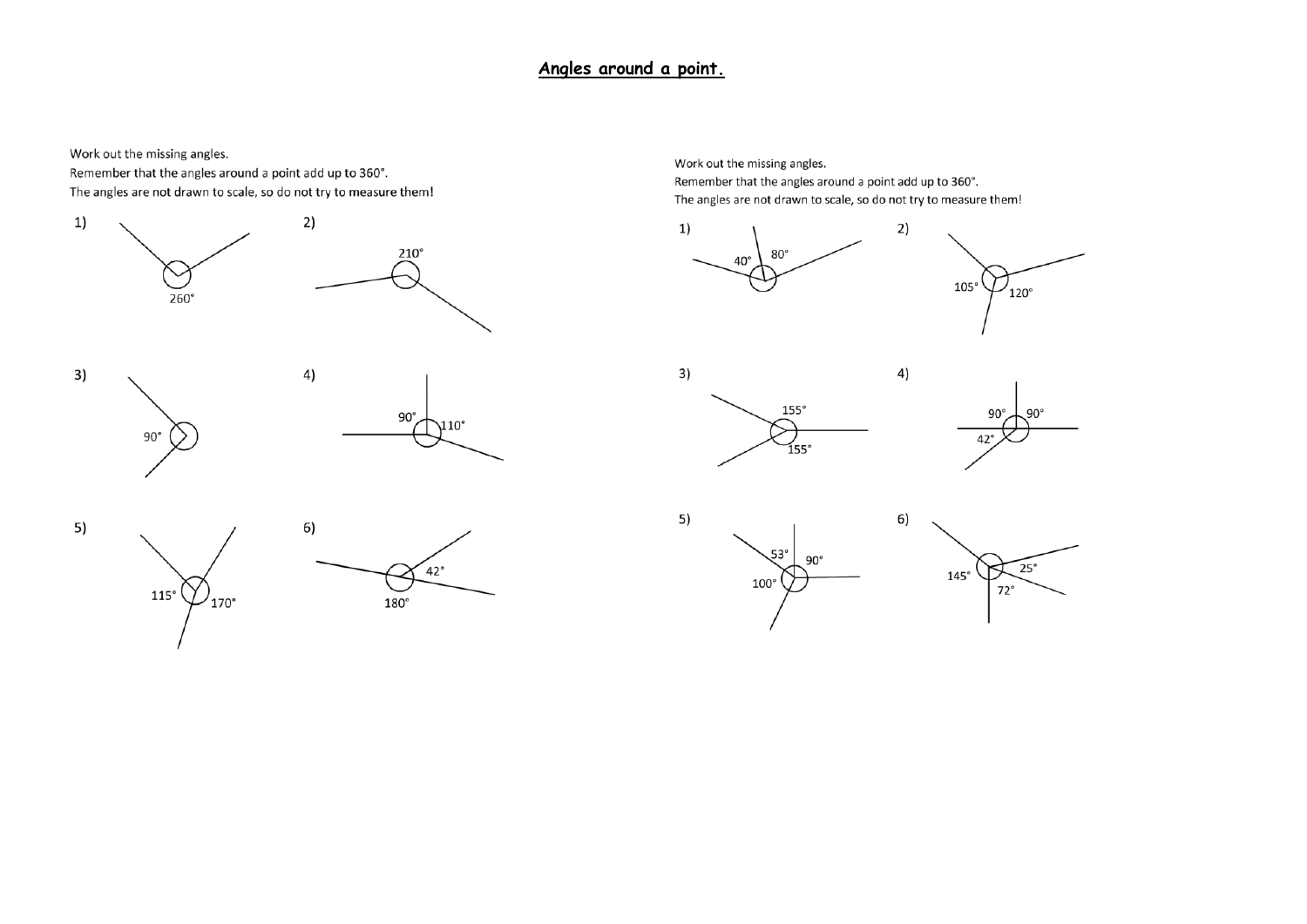

### Schools in Victorian Britain



At the start of Queen Victoria's reign, only a few children attended school. Most poor children worked, and their earnings were an important part of the family income. By going to school, their families would lose this money.

There were village schools in some parts of the country, which were run by the church, or small 'Dame' schools, usually run by one woman. 'Dame' schools were often more about child care than learning. Sadly, some places which called themselves 'schools' were actually workshops. The children would be used for cheap labour, making lace or plaiting straw.

In many big towns there were Ragged schools, set up by people like Dr Barnardo who cared about the children. As well as gaining an education, they would be fed and cared for. In 1870, the Education Act was passed, which said there had to be a school in every town and village, meaning that all children had to go to school.

Boys and girls went into school through separate doors, sat in separate rows and were taught separately. The rules of the class were very strict. Pupils were hit with canes if they misbehaved. The children write on slates with slate pencils and spent lots of time copying from the blackboard.

In class, the teacher sat at the front. There were maps, books, a bible, a globe, an abacus and a picture of Queen Victoria on the wall. Boys learned science, woodwork, technology and extra maths. Girls learned sewing and housework. They both learned reading, writing, spelling, arithmetic and drill.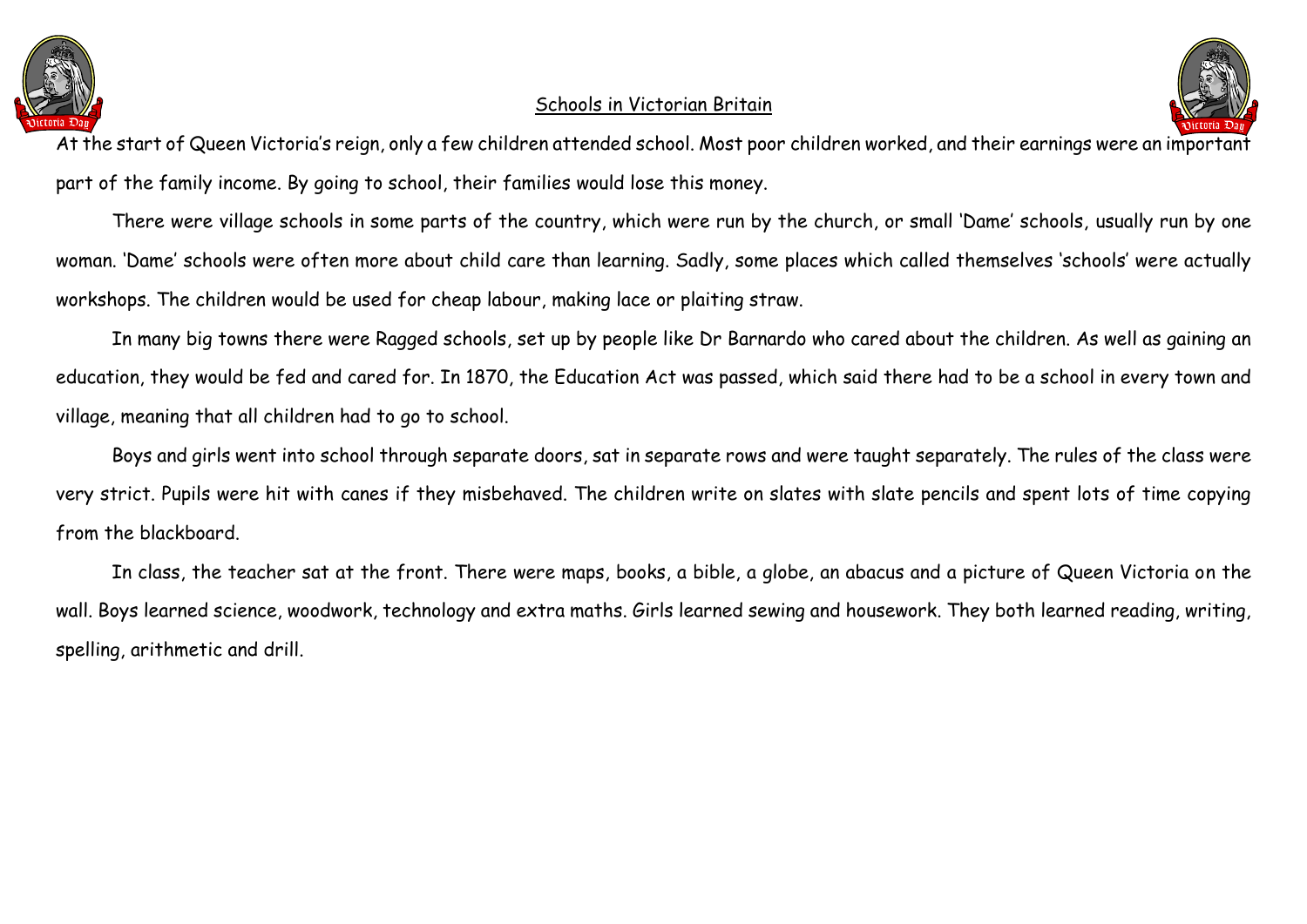

| Name |  |
|------|--|
|      |  |

## Schools in Victorian Britain

1. Why did some families not want their children to go to school?

2. What was a 'Dame School'?

- 3. What was a Ragged School and who were they set up by?
	- 4. What happened in 1870?
- 5. How were boys and girls separated in Victorian schools?
	- 6. What things would you find in a Victorian classroom?
		- 7. What subjects did the boys learn in school?
		- 8. What subjects did the girls learn in school?

**Day 1**

| <b>Mild</b>                                                                           | <b>Medium</b>                                                                                | <b>Spicy</b>                                                                                   |
|---------------------------------------------------------------------------------------|----------------------------------------------------------------------------------------------|------------------------------------------------------------------------------------------------|
| $100 - 54 =$<br>$100 - 76 =$<br>$1,000 - 123 =$<br>$1,000 - 408 =$<br>$1,000 - 728 =$ | $1,000 - 467 =$<br>$10,000 - 4,507 =$<br>$10,000 - 6,365 =$<br>$10 - 3.4 =$<br>$10 - 5.22 =$ | $100,000 - 45,603 =$<br>$100,000 - 67,099 =$<br>$10 - 3.46 =$<br>$10 - 2.94 =$<br>$1 - 0.38 =$ |
|                                                                                       |                                                                                              |                                                                                                |

## **CLIC Daily Arithmetic Activities**